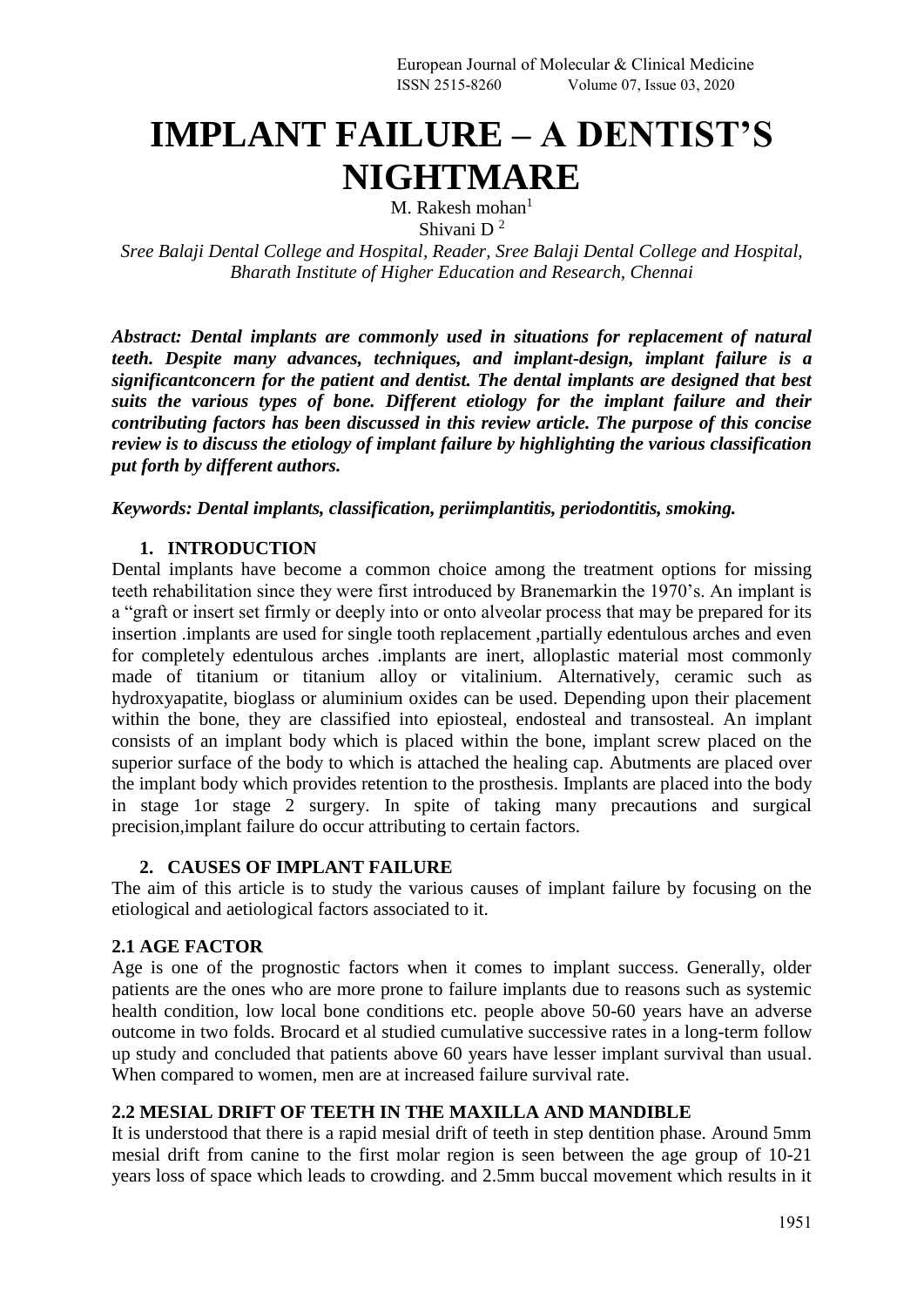is said that implant can stop the mesial drift leading to asymmetric arch implant placed in anterior cannot follow the arch line and becomes lingual in period of time.

# **2.3 ORAL HYGIENE AND MAINTENANCE**

Bacterial biofilm which are formed in oral cavity are the major causes for gingivitis, periodontitis, peri-implantitis. These conditions lead to necrosis of bone;reduced vascularity with parallel oriented collagen fibers which may be initiating of ailing or fail implants. This condition can be managed by the use of interproximal brushes which penetrate 3mm into the gingival sulcus or pocket.

Some other clinical conditions are associated with oral lichenplanus, parafunctional habits. When it comes to oral history, Derks et al found no association between a patient with an initial diagnosis of periodontitis and late failure. However,Vercruyssen et al found that a history of periodontitis was a possible influencing factor for late implant failure.

## **2.3 HABIT OF CIGARETTE SMOKING**

Smoking affects the oral and general health of an individual. Smoking reduces leukocyte activity and causes reduced chemotactic migration rate and low phagocytic activity leads to low infection resistance and delayed wound healing.it also decreases calcium absorption. Noda et al. reported that Dental implants have a lower survival rate in smokers than in nonsmokers.Smoking affects osseointegration process. Usage of Tobacco directly inhibits osteoblast function.Strietzel et alreported that smoking affects implant prognosis with /without augmentation.

#### **2.4 BRUXISM**

Oclussal parafunction includes bruxism (clenching, grinding) lip biting,thumb sucking,abnormal posture of jaw.Bruxism being the possible occurrence of parafunctional habit, which is evident in any stage of dental treatment,the risks for implant therapy must be considered a contraindication for implant treatment. Bruxism is associated with large and unpredictable occlusal forces that could cause various type of complication during implant treatment,including both biological and mechanical complication such as bone loss around the implant,prosthesis wear or fixture fracture. Glauser et el. Evaluated and reported that the higher failure rate among the bruxers ids due to uncontrolled functional loading of the implant which leads to micro-motions above the critical limit,resulting in fibrous encapsulation of the implant instead of osteointegration. However, the close attention paid by clinicians to bruxism patients along with the application of meticulous treatment plans and performing regular follow ups could reduce the effect of parafunction on outcome of dental implant.

#### **2.5 LOSS OF IMPLANT MATERIAL INTO THE MAXILLARY SINUS**

The edentulous posterior maxillary region often presents with unique conditions which challenging the implant dentistry as of that is condition where implant graft into the maxillary sinus area .The immediate implant insertion in the unstable residual bone can lead to the loss of implant or graft material into the maxillary sinus affecting the natural ciliary movement in the maxillary sinus. It can be managed surgically by different approaches,including intraoral,endoscopically, transnasal route and bone reconstruction of maxilla.The most conservative and invasive technique is the placement of short implants.

#### **2.6 IRRADIATED BONE**

Irradiation therapy along with surgical excision is the treatment protocol generally employed for malignant tumors in the craniofacial region.The success rate of placement of dental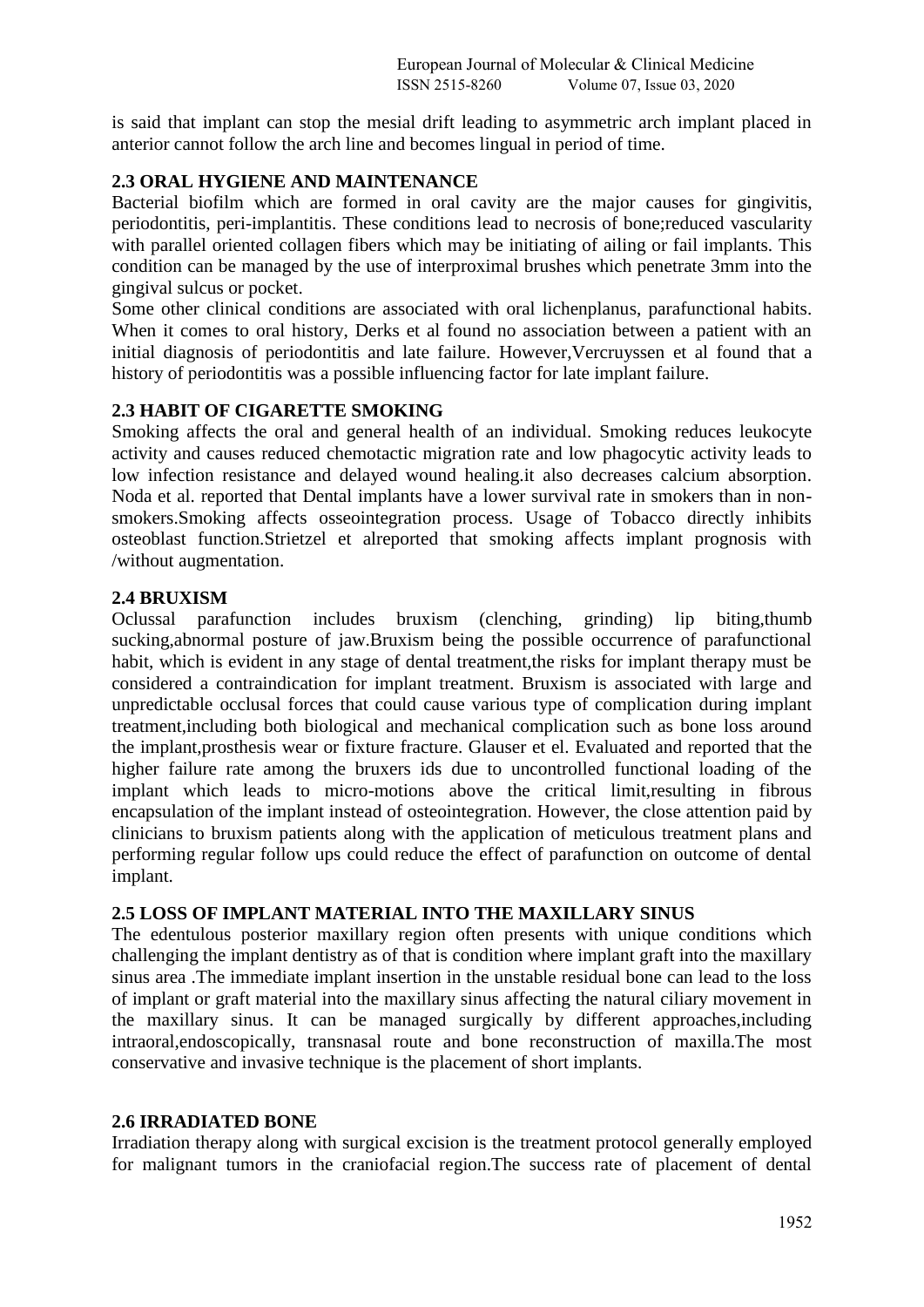implants in irradiated bone is around 70%.Two studies investigated the effect of radiation therapy on late failure.Alsaadi et al found that radiotherapy significantly increased the rate of late implant failure;while Doll et al found that radio- chemotherapy patients had a 1.9-fold higher risk of late implant failure compared to ablative surgery patients. Factors which contribute to the success of implant retained oral rehabilitation in radiated patients are careful selection of patients after evaluating the clinical conditions and results following surgery, reconstruction, radiation,prognosis and the cost factor. Placement of minimum number of implants is advocated.

#### **2.7 PERI-IMPLANTITIS**

Peri-implantitis is a progressive inflammatory condition which affects the tissue surrounding an osseointegratedimplant, leading to the loss of the supporting bone and implant failure. It is characterized by bleeding, suppuration, increased pocket probing depth, mobility of implant, and radiographical bone loss.

#### **2.8 HYPERGLYCEMIA**

Hyperglycemia can also affect the ossesointegration of dental implants. Hyperglycemia alters the response of the parathyroid hormones which helps in regulating the metabolism of phosphorus and calcium and inhibits osteoblastic differentiation. It affects bone matrix,its components and adherence,growth,and accumulation of extracellular matrix.

#### **2.9 IMMUNE DEFICIENCY**

Patients with Immune deficiency are more prone to infection and compromised tissue repair. according to recent studies, dental implant placement has been performed successfully in patients with stable immune status,HIV positive cases with a sufficient number of CD4+ cells and using antiviral drugs

#### **2.10 IMPLANT LOCATION**

Placing an implant in a posterior location was reported as a significant risk factor for late failure. Posterior region is also known to be at a higher risk of dental plaque accumulation compared to anterior regions and plaque accumulation is associated with gingival inflammation and the initiation of several oral diseases that could lead to failure of dental implant.

#### **2.11 IMPLANT SELECTION /PROSTHESIS DESIGN**

Despite the implant design and surface treatment not significantly influencing late failure of dental implant, there was a tendency for implants with a machined surface to be associated with a higher failure rate. It is advisable to place a short implant when the bone height is inadequate. An implant -supported overdenture provides several benefits over an implantfixed prosthesis, such as being cheaper and ease of prosthesis maintenance plan. However, clinicians should avoid using a conus-type connection, which was reported as a significant risk factor for late failure.

## **2.12 BONE CONDITION**

The demand for implant placement is higher among elderly women since they are prone to greater osteopenia or osteoporosis. Although thesebones metabolic disease could have a negative impact on implant stability and have shown trends for more late failures, no significant associations between these bone conditions and late failure have been found. Neither a lack of bone volume nor the presence of bone dehiscence or fenestration significantly affected the rate of late failures. The bone condition and bone volume did not significantly influence the rate of late failures of dental implant, a low bone dentistry poses a significant threat to implant outcome.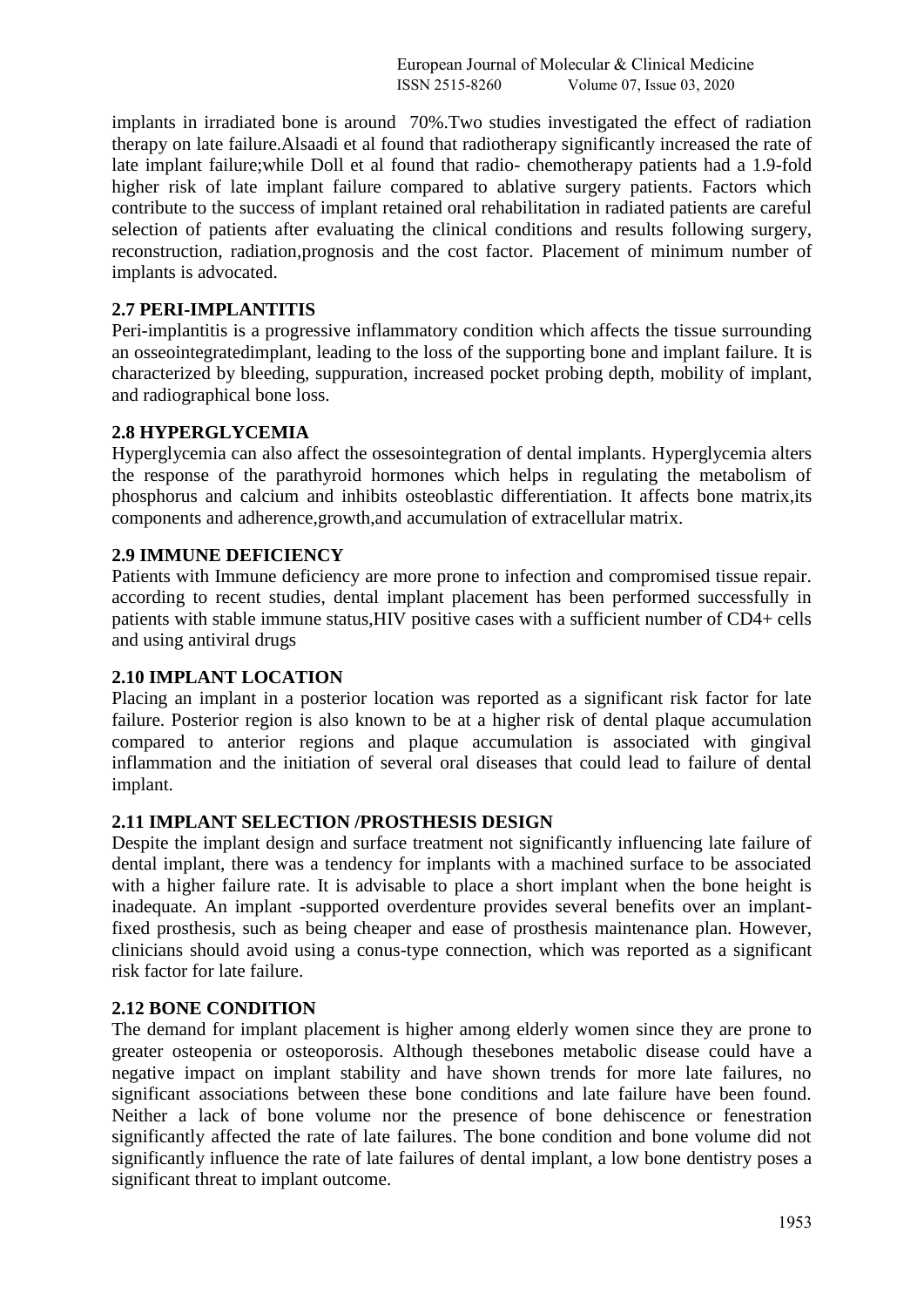#### **2.13 ADJACENT DENTITION**

Placement of implants along an improper axis or an excessively large implant can cause injury to adjacent tooth, resultingin nonvitality of the tooth. Dilacerated roots and excessive titling in the mesiodistal direction obliterates the implant area and hinders the ideal implant placement. The interpretation of a radiograph with a guide pin of the depth of 5mm facilitated angulation corrections of osteotomy. Alternatively, differences between the apical and crestal interdental spaces due to mesial or distal tipping of the roots can be orthodontically corrected.

#### **2.14 DIABETES MELLITUS**

The rate of survival of dental implants is comparatively high from other conditions. It is mainly because people suffering from type 1 and type 2 diabetes takes much longer healing period after surgical implant treatment. Diabetic patients are also more prone to postoperatory infections. Also, infection in gums are very common. Hence the dental implant failure increases and might lead to other infections too. Recent advancement and new research in the dental implant surgical procedures now confirm that diabetic patients have a higher rate of dental implant surgery success than thought previously. According to the latest research people with controlled and uncontrolled diabetes have an equal chance of successful dental implant surgical procedures with the only difference of people with poorly controlled diabetes needing more time for implant healing before the dentures are placed .